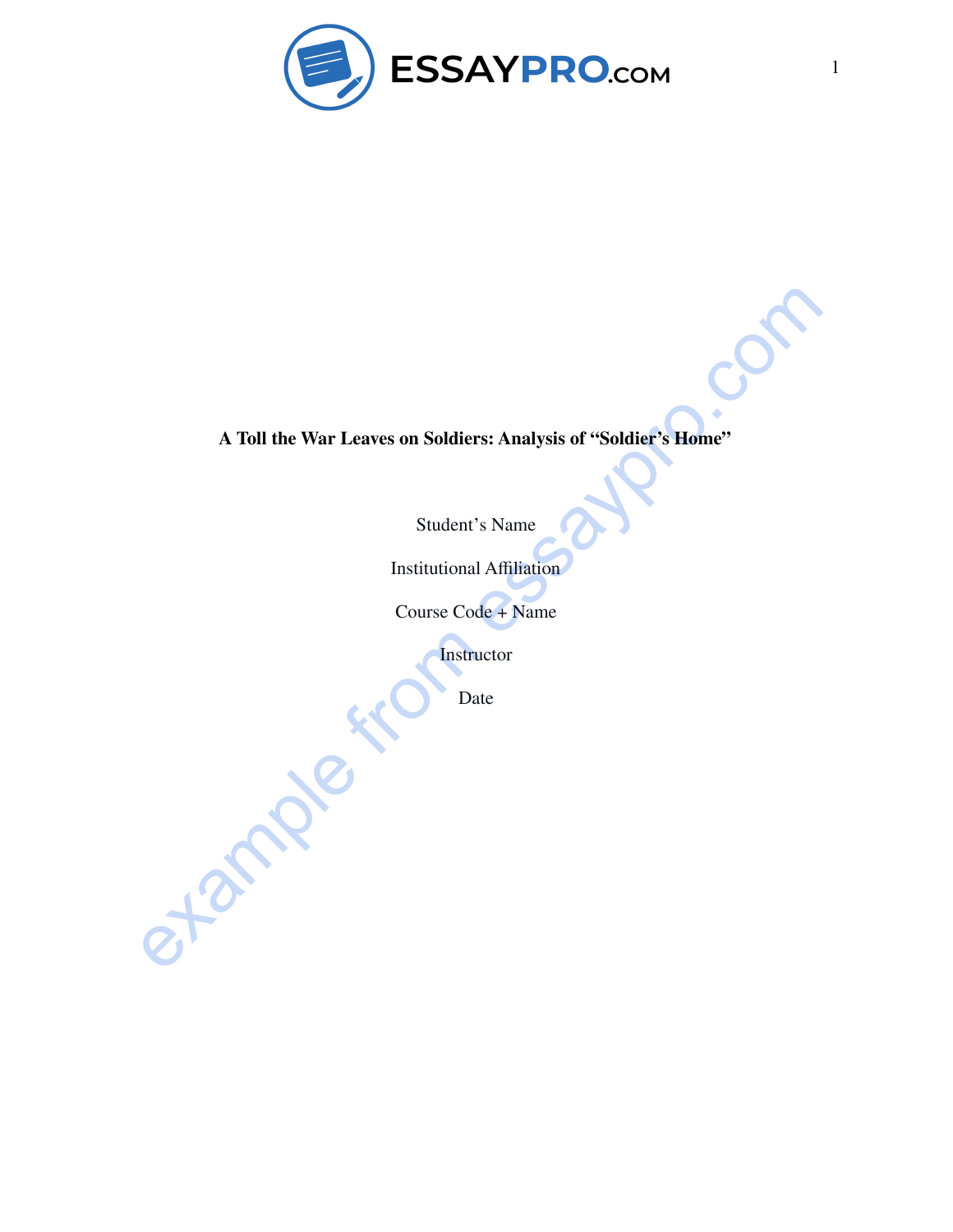

## **A Toll the War Leaves on Soldiers: Analysis of "Soldier's Home"**

A major consequence of war is its ability to demolish traditional values and introduce drastic changes in the perceptions of the world among those who experience the horror and devastation that define war. For military personnel, assuming a normal life after war is a form of torture because visualizing society from an optimistic perspective is difficult after everything they had to go through. Hemmingway uses this story to reminisce about his life after participating in the First World War. It was from his experience in the war as a driver for the Italian Army that he developed depression and he experienced multiple injuries. When he returned home as a wounded soldier, he found it relatively difficult to balance the needs of society that seemed not to change with his new understanding of the world.

ure because visualizing society from an optimistic perspective is difficult after everything they<br>
to go through. Hemmingway uses this story to reminisce about his life after participating in<br>
First World War. It was from The war broadened his view of society and the way the world operated, which was different from what his society understood. The life challenges of a returning soldier and terminal illnesses led Hemingway to commit suicide in 1962. A soldier who comes back from war can find his feelings and views to be incompatible with the dominant traditional patterns of life (Lynn, 2002). These dramatic situations describe Ernest Hemmingway's short story, "Soldier's Home." Through it, the character of Harold Krebs emerges as a tragic hero who is opposing the traditional world that the characters depicted as average citizens represent.

When unfolding the character of Krebs, Hemmingway employs a plethora of approaches in the story "Soldier's Home." One of the aspects is the ability of Krebs' character to open up through his reactions, thoughts, and actions to his environment. This is evident from the beginning of the story, where the reader is exposed to a series of monotonous reiterations which are reflecting a dull, mechanical, and relatively objective state of Harold's mind. This is evident in the use of multiple repetitions of phrases such as, "There is a picture…", "He did not want…",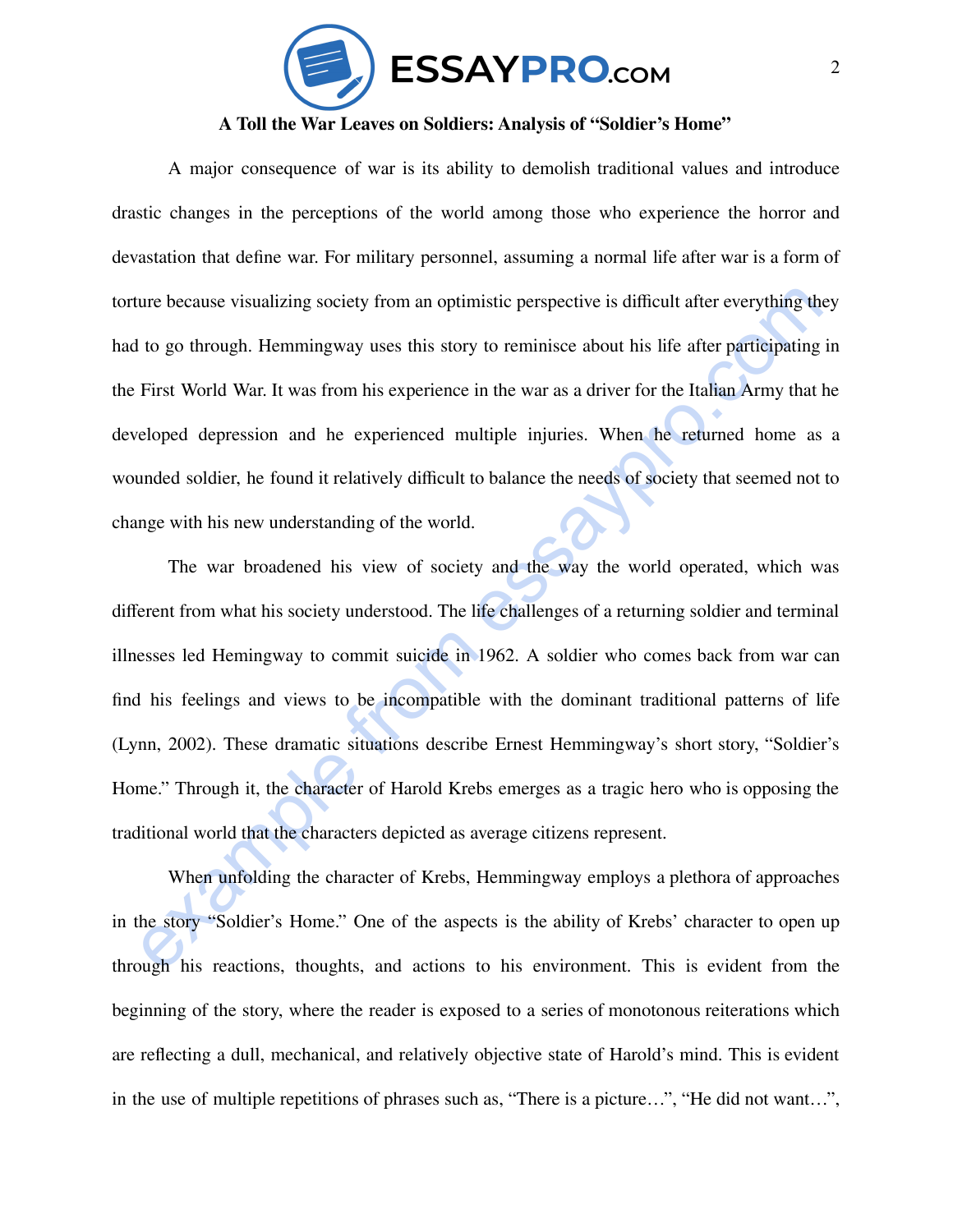

"He liked….", it was simply not worth it" (Hemmingway, 2007). Through these phrases, the reader is provided with a reflection of the emotional death and indifference that defines Krebs' state of mind, which are possibly from the horrific experiences that he had during the First World War.

From the characterization and the experiences of Krebs, it is possible to argue that war<br>s not the only source of his apathy. This is because, in his community, there is evidence of<br>angement in his community among the peop From the characterization and the experiences of Krebs, it is possible to argue that war was not the only source of his apathy. This is because, in his community, there is evidence of estrangement in his community among the people who wanted to be told embellished tales about the war that were far from the reality of his experience. The author says, "His town had heard too many atrocity stories to be thrilled by actualities. Krebs found that to be listened to at all, he had to lie. After he had done this twice, he, too, had a reaction against the war and against talking about it" (Hemmingway, 2007). He revolts against the necessity of telling the lies, and he reacts by withdrawing from daily activities that define life in society. By engaging in activities such as unregulated sleeping, playing pool, and reading books without any productive results, Krebs emerges as an individual who is explicitly opposed to the traditional norms of society through his deeds and words.

Krebs' surname also plays a significant role in communicating the isolation that he experiences in society following his return from the war. He borrowed his surname from one of his friends, who married an old woman (Lynn, 2002). This is symbolic of the importance that the author places on the dramatic conflict between Krebs' perspective of society and that of his mother. Through this conflict, the author provides the reader with an improved understanding of the level of incompatibility that existed between Krebs and his environment.

The foil character of Krebs's mother also sets off his lack of determination and objectivity in life. His mother attempts to assert the essence of traditional values in his life when she tries to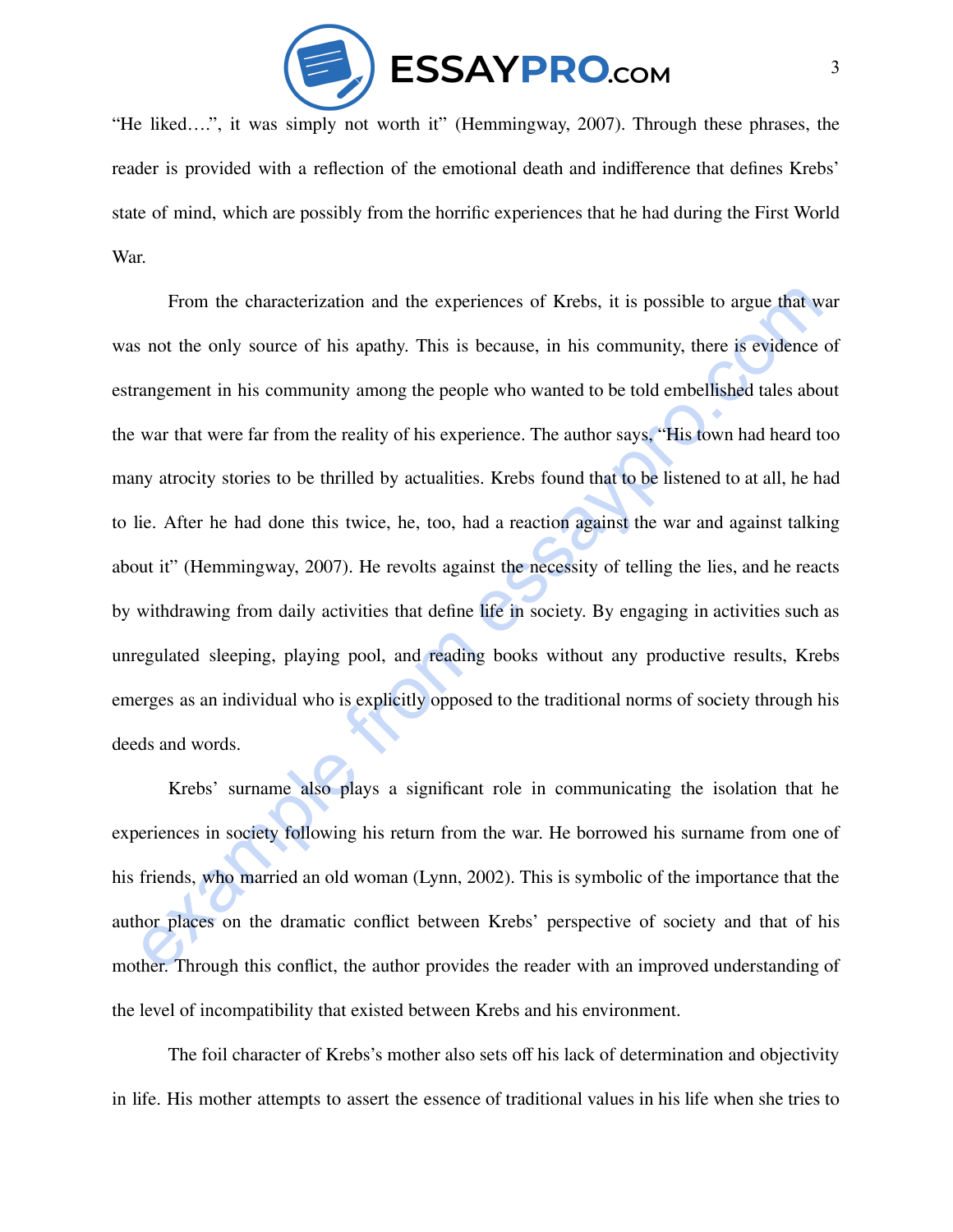

convince him that he needs to settle down and find a job as a way of being a productive member of society. His mother says, "All work is honorable as he says. But you've got to make a start at something" (Hemmingway, 2007). The character of his mother depicts her as an individual who upholds the conventional lifestyle. This makes Krebs more repulsive, considering that he does not find meaning in embracing the conventional life that society requires of him. To his mother, Krebs' relaxed life is meaningless, and this explains why she attempts to place him in a kingdom where he does not belong. Krebs reacts through a repulsive reaction in which he demonstrates his disinterest and blunt confession that he does not love anybody. This is effective in disclosing the abyss that he had with the conventional society. In his view, he can only survive in society by unwillingly giving up on his demands and saying farewell to his ambition of living a smooth and uncomplicated life that the social conventions necessitate.

find meaning in embracing the conventional life that society requires of him. To his mother,<br>thes' relaxed life is meaningless, and this explains why she attempts to place him in a kingdom<br>ere he does not belong. Krebs rea In Hemingway's short story "Soldier's Home," Harold Krebs emerges as a tragic character whose experience in the war leads to devastating experiences when he comes back home and tries to live a normal life. He faces difficulties in coping with the prevailing demands of society because he does not seem to have any hope or agitation of engaging in such an activity. Throughout the story, Hemmingway depicts Krebs as an individual who has lost everything, and when he comes back from the war, he does not see meaning or the reason for engaging in any productive activities. Krebs returns home a year after the war, and it is too late to be accepted as a hero. These circumstances ruin his vision of uncomplicated life, and he has to become an individual who lives according to the demands imposed on him by society which does not seem to accept his uniqueness.